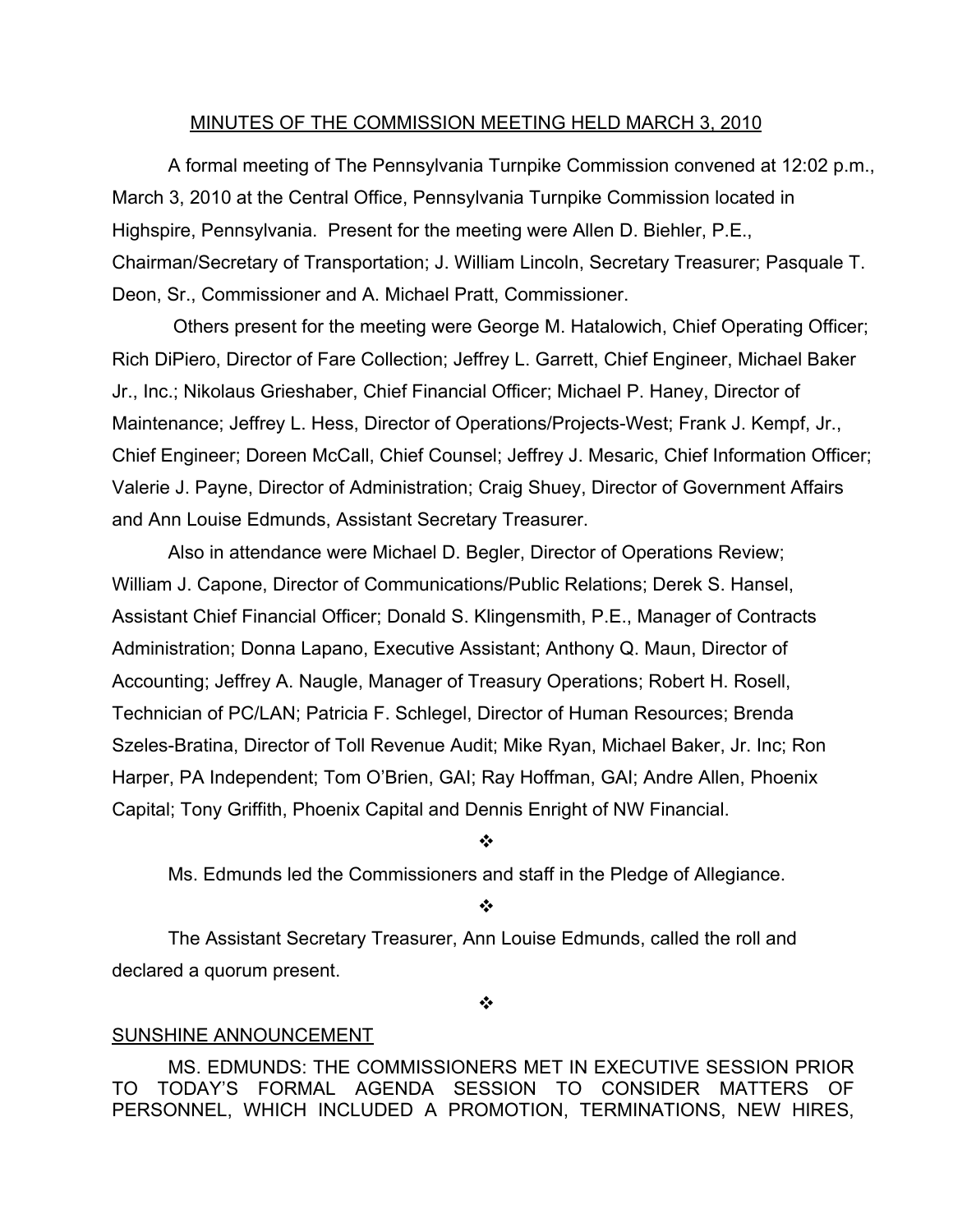VACANCIES, AND A REQUEST TO POST AND FILL A POSITION IN THE FINANCE AND ADMINISTRATION DEPARTMENT.

THE COMMISSIONERS ALSO DISCUSSED PILECKI (Docket No. PTC-5511), KARCZEWSKI (Docket No. PTC-5167) AND BEPPLER (Docket No. PTC-5465), AND ENGAGED IN NON-DELIBERATIVE INFORMATIONAL DISCUSSIONS, REGARDING VARIOUS ACTIONS AND MATTERS, WHICH HAVE BEEN APPROVED AT PREVIOUS PUBLIC MEETINGS.

## ❖

# MINUTES OF MEETING

Motion - That the Minutes of the meeting held February 16, 2010 be approved and filed – was made by Mr. Lincoln, seconded by Mr. Deon; and passed unanimously.

#### ❖

#### **COMMUNICATIONS**

Motion – That the Commission accepts and files the memo received from the Chief Counsel– was made by Mr. Lincoln, seconded by Mr. Pratt; and passed unanimously.

#### ❖

# PERSONNEL

Motion – That the Commission approves the Personnel as submitted – was made by Mr. Deon, seconded by Mr. Lincoln; and passed unanimously.

❖

# UNFINISHED BUSINESS

There was no Unfinished Business to discuss.

❖

#### NEW BUSINESS

# Reinvestments, Liquidations and Purchase of Securities

Upon the motion by Mr. Deon, seconded by Mr. Pratt, the following Resolution was presented for adoption:

## **RESOLUTION**

BE IT RESOLVED that the Pennsylvania Turnpike Commission hereby ratifies the action of the Investment Analyst, with the approval of the Chief Executive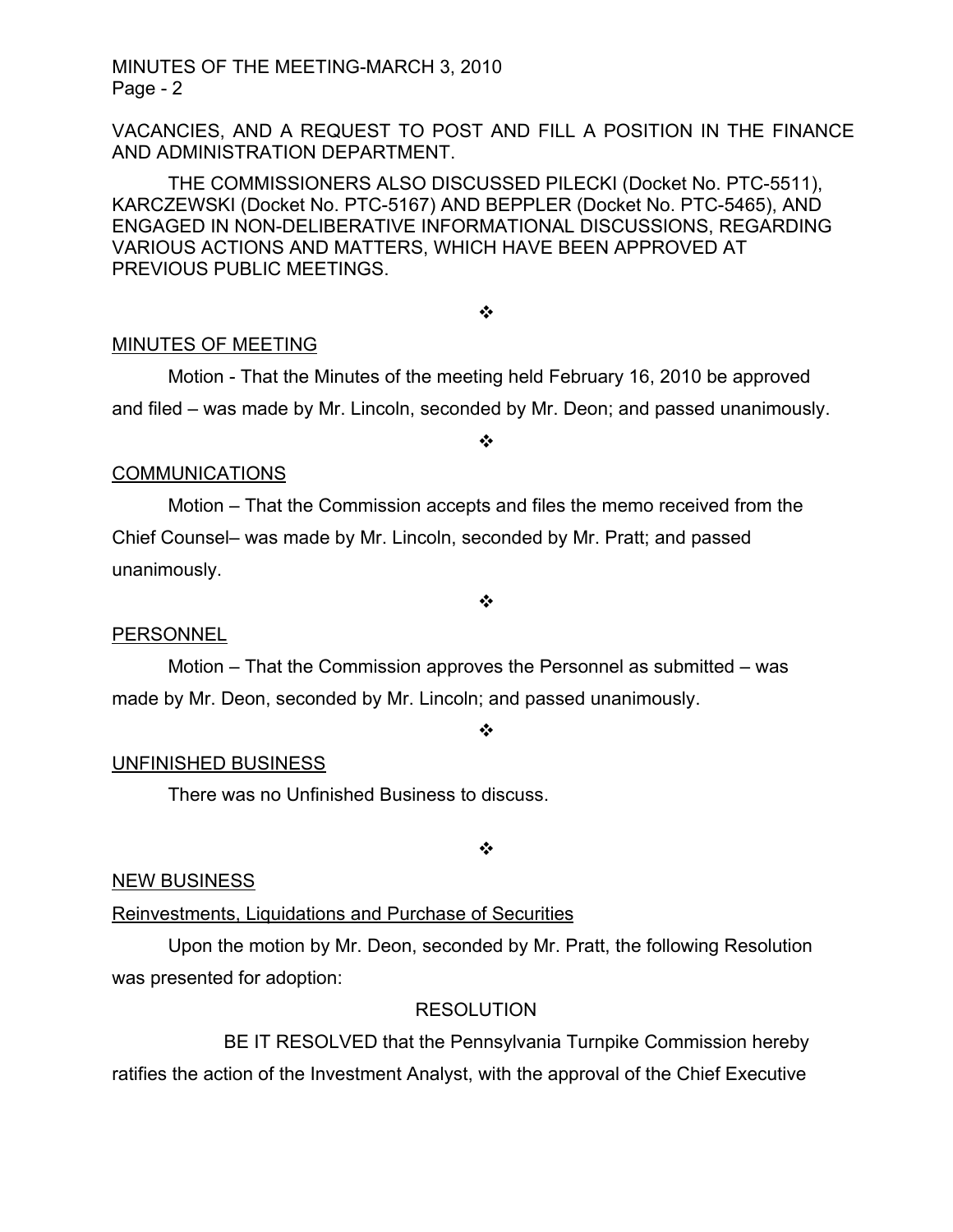Officer and the Consulting Engineer, in directing the Trustee to make the foregoing reinvestments, liquidations and purchases; and

BE IT FURTHER RESOLVED that copies of the Resolution certified by the Assistant Secretary and Treasurer shall be forwarded to the Trustee as required in Article VI, Section 602 of the 2001 Amended and Restated Trust Indenture.

The following members voted yea: Commissioners Biehler, Lincoln, Deon and Pratt. The motion passed.

 $\ddot{\cdot}$ 

# **AGREEMENTS**

Motion-That the Commission approves the negotiation and execution of a Work Order and Addendums for the items listed in memos "a" through "c":

- a. Work Order #16 with TransCore to provide labor, material, equipment and project management to purchase and install fare collection and E-ZPass equipment at Ramp Plaza M15 (Toll 43) on the Mon/Fayette Expressway; at a not-to-exceed amount of \$1,585,864.00;
- b. Addendum to the interagency license agreement with the Pennsylvania Office of Administration granting them access to various tower sites owned by the Commission; to permit Commission staff to approve minor technology and equipment modifications in an effort to expedite work flow and deployment of equipment to the tower sites;
- c. Addendums to our Services Agreement for SAP Post Implementation Support with CIBER for Business Blueprinting of the e-Recruitment and SRM modules for an estimated cost of \$213,560.00 and \$387,107.00, respectively.

-was made by Mr. Lincoln, seconded by Mr. Pratt; and passed unanimously.

❖

# RIGHT-OF-WAY REQUESTS

Motion – That the Commission approves the Right-of-Way Requests for the items listed in memos "a" and "b":

a. Approve settlement of Right-of-Way #7142-A, a total take parcel, necessary for the I-95/I-276 Interchange project, previously approved at the March 20, 2007 Commission Meeting (item G-3i); by approving settlement payment in the additional amount of \$500,000.00, payable to the counsel's trust account; and payment of the settlement amount is contingent upon condemnees execution of a full and final release and settlement agreement as approved by the Legal Department;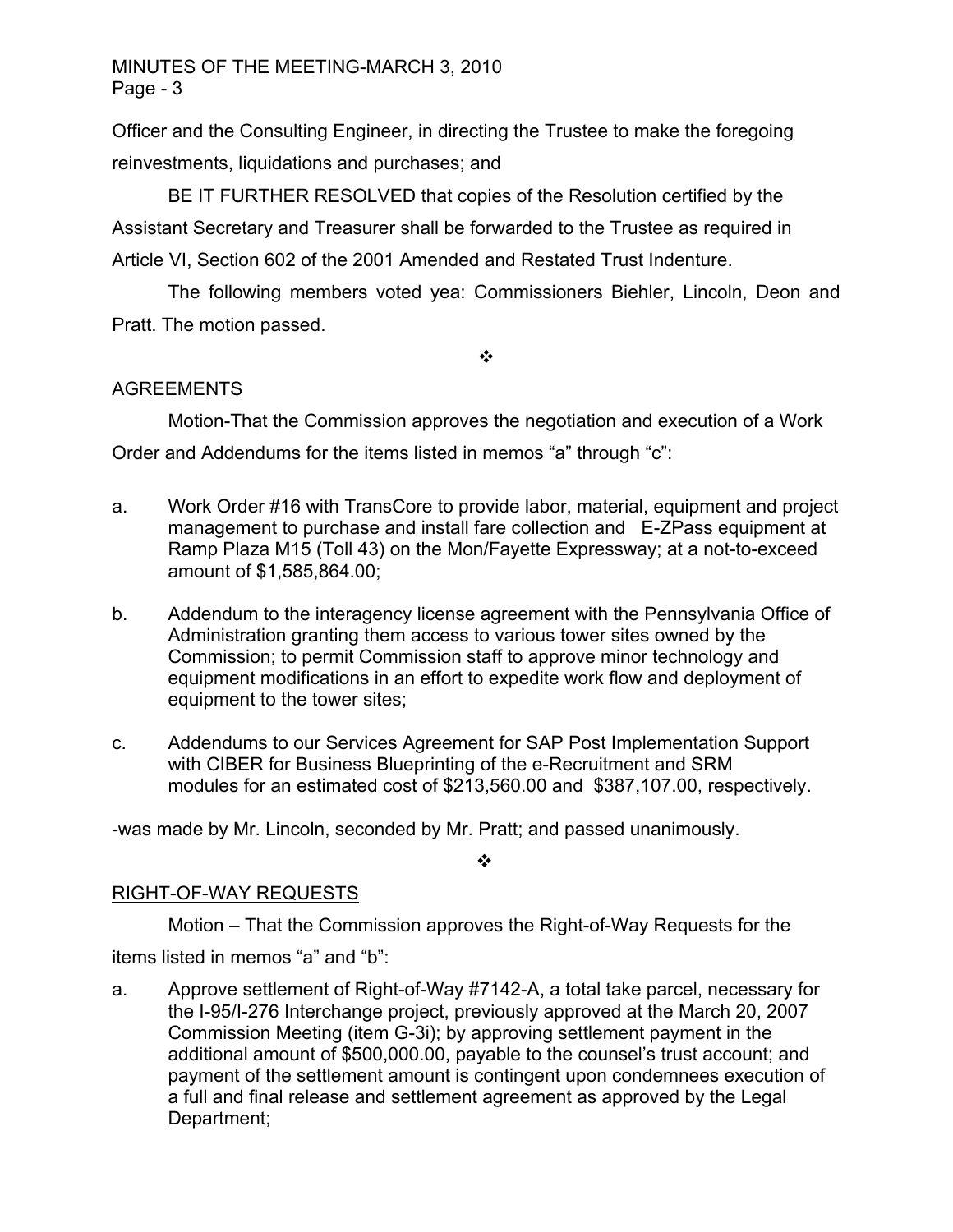b. Authorize the acquisition of Right-of-Way #17932, a total take parcel, necessary for construction of the Southern Beltway, by issuing payment in the amount of \$280,282.90, payable to Urban Settlement Company, Escrow Agent; representing fair market value, prorated taxes, recording fees, housing supplements and closing costs; authorize the appropriate Commission officials to execute the agreement of sale, authorize the payment of additional statutory damages as calculated by the Legal Department and approved by the Chief Executive Officer, and payment of the fair market value to the property owners is contingent upon their delivery of a deed prepared by the Legal Department.

-was made by Mr. Lincoln, seconded by Mr. Deon; and passed unanimously.

 $\cdot$ 

# PTRC RECOMMENDATION

Motion-That the Commission approves the consultant selection recommendation from the Procurement Technical Review Committee and authorizes the negotiation and execution of a contract for property appraisal services to American Appraisal-was made by Mr. Lincoln, seconded by Mr. Pratt; and passed unanimously.

# AWARD OF BIDS AND ISSUANCE OF PURCHASE ORDERS

Motion-That the Commission approves the Award of Bids and the Issuance of

❖

Purchase Orders for the items listed in memos "a" through "d":

- a. One (1) Chevrolet Traverse and five (5) Sport Utility Vehicles, utilizing the Commonwealth's contract with Apple Automotive Group; at a total award of \$138,101.00;
- b. Twenty-five (25) Chevy Impalas passenger vehicles, utilizing the Commonwealth's contract with Apple Automotive Group; at a total award of \$427,125.00;
- c. Eight (8) trailer attenuators, utilizing the Commonwealth's contract with TrafFix Devices, Inc.; at a total award of \$127,848.00;
- d. Five (5) bobcat loaders, utilizing the Commonwealth's contract with Bobcat Company; at a total award of \$292,460.15.

-was made by Mr. Deon, seconded by Mr. Pratt; and passed unanimously.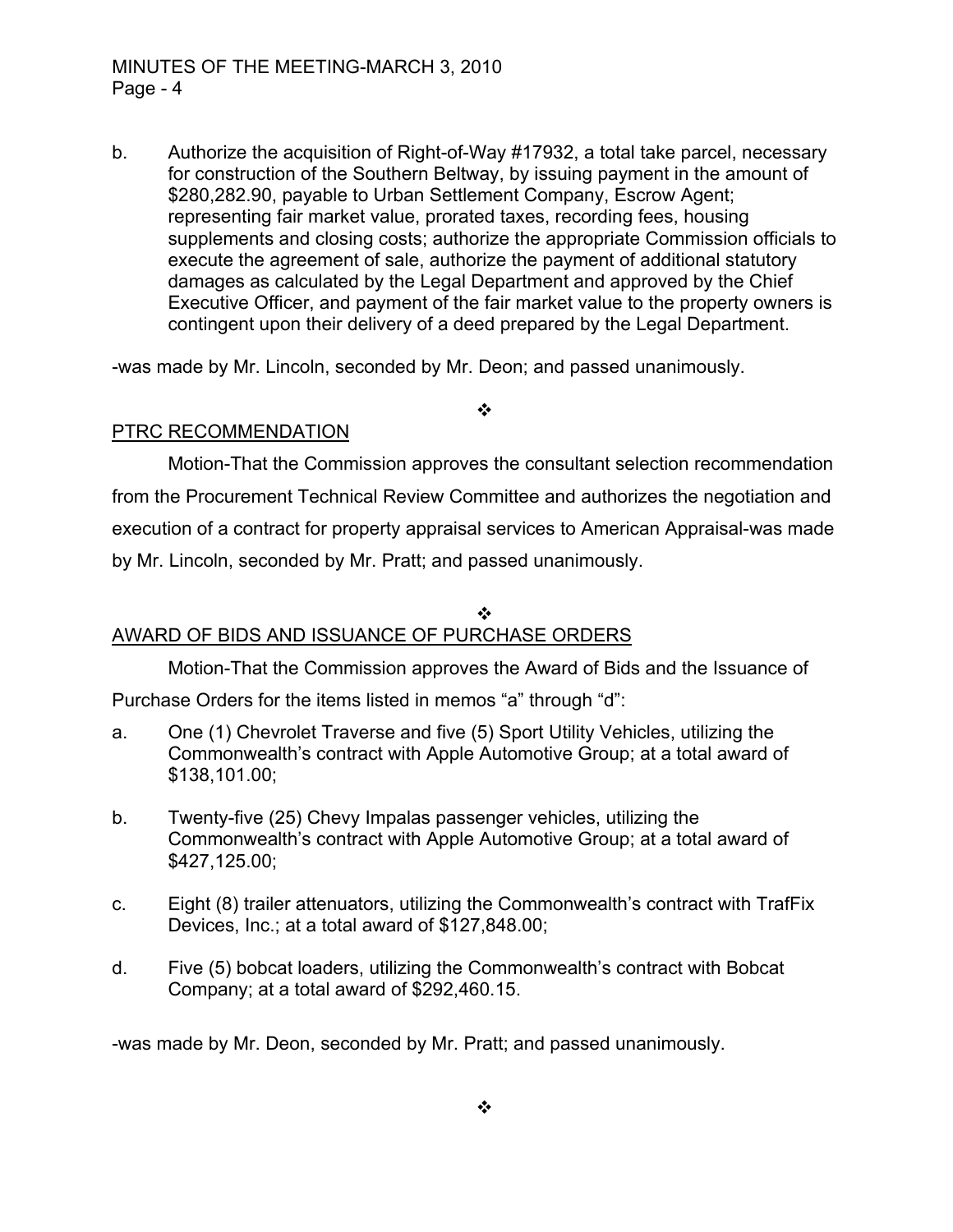# MINUTES OF THE MEETING-MARCH 3, 2010 Page - 5

# AWARD OF CONTRACTS

Motion-That the Commission approves the Award of Contract # T-048.00R001-3- 02 for bituminous resurfacing between MP 44.70 and MP 50.66 and miscellaneous repairs between MP 49.33 and MP 56.68, to the lowest responsive and responsible bidder, Lindy Paving, Inc., at a total award of \$4,875,591.30; with a contingency amount of \$250,000.00 -was made by Mr. Pratt, seconded by Mr. Deon; and passed unanimously.

 $\cdot$ 

## Items Added to the Formal Agenda

#### **SUPPLEMENTS**

Motion-That the Commission approves the preparation and execution of the

Supplemental Agreements as listed in memos "a" through "c":

- a. Supplemental Agreement #1 with Vitetta Group, Inc., for Trevose Maintenance relocation design contract, for an increase of \$150,000.00; increasing the not-toexceed amount from \$2,000,000.00 to \$2,150,000.00;
- b. Supplemental Agreement #1 with Wilbur Smith Associates, for open-end traffic and revenue services for the I-80 toll conversion project, for an increase of \$750,000.00; increasing the not-to-exceed amount from \$2,000,000.00 to \$2,750,000.00;
- c. Supplemental Agreement #4 with Michael Baker, Jr., Inc., for design management services for the US 22 to I-79 portion of the Southern Beltway, for an increase of \$178,303.00; increasing the not-to-exceed amount from \$3,947,680.00 to \$4,125,983.00.

-was made by Mr. Lincoln, seconded by Mr. Deon; and passed unanimously.

 $\bullet$ 

#### CHANGE ORDER AND FINAL PAYMENT

Motion-That the Commission approves Change Order #2 and Final Payment for Contract #T-010.00R001-3-02 with IA Construction Corp. for bituminous resurfacing between MP 10.08 and MP 19.45; for a decrease of \$922,296.81, making the final contract value \$8,477,968.44, and the final amount due of \$306,749.24-was made by Mr. Lincoln, seconded by Mr. Deon; and passed unanimously.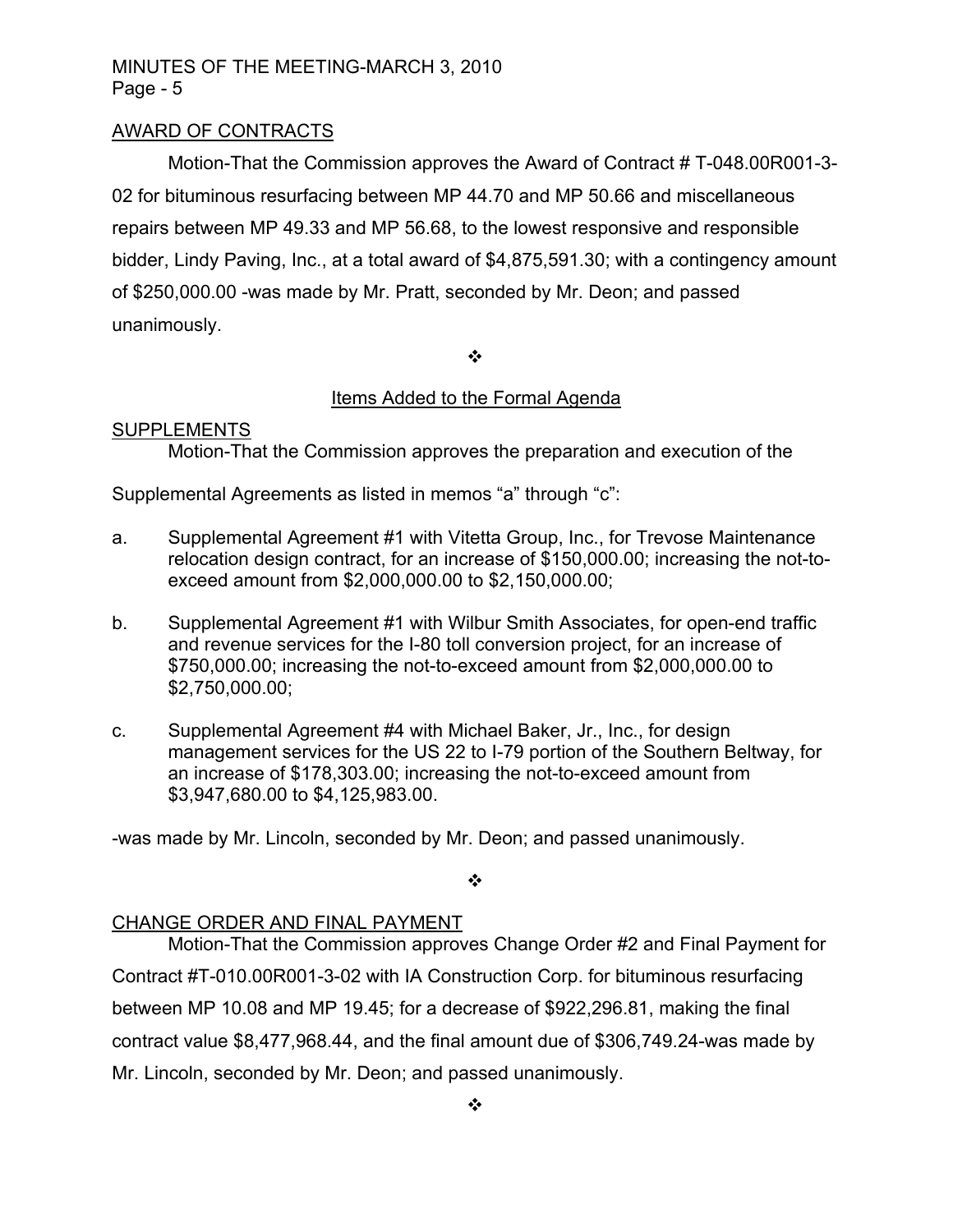## RESOLUTION

Motion-THAT THE COMMISSION AUTHORIZES THE APPROVAL OF THE ISSUANCE OF THE PENNSYLVANIA TURNPIKE COMMISSION'S FIXED RATE OR VARIABLE RATE PENNSYLVANIA TURNPIKE COMMISSION TURNPIKE SUBORDINATE REVENUE BONDS OR SUBORDINATE GUARANTEED BONDS IN ONE OR MORE SERIES OR SUBSERIES, TAXABLE OR TAX-EXEMPT, IN AN AGGREGATE PRINCIPAL AMOUNT NOT TO EXCEED \$650,000,000 (BASED ON ORIGINAL ISSUANCE VALUE), TO FINANCE (A) THE COSTS OF MAKING LEASE, GRANT OR OTHER PAYMENTS TO THE PENNSYLVANIA DEPARTMENT OF TRANSPORTATION IN ACCORDANCE WITH ACT 44, (B) THE COSTS OF REFUNDING CERTAIN OF THE COMMISSION'S OUTSTANDING SUBORDINATE BOND ANTICIPATION NOTES, (C) THE COSTS OF CERTAIN PRELIMINARY EXPENDITURES OF THE COMMISSION RELATED TO THE CONVERSION OF INTERSTATE 80 TO A TOLL ROAD, AND (D) ANY DEBT SERVICE RESERVE FUNDS, CAPITALIZED INTEREST AND THE COSTS OF ISSUANCE OF SUCH BONDS, AUTHORIZING THE EXECUTION, DELIVERY AND DISTRIBUTION OF THE FOLLOWING: (1) ONE OR MORE SUPPLEMENTAL TRUST INDENTURES, (2) ONE OR MORE PRELIMINARY OFFICIAL STATEMENTS OR PRELIMINARY PRIVATE PLACEMENT MEMORANDA, (3) ONE OR MORE OFFICIAL STATEMENTS OR PRIVATE PLACEMENT MEMORANDA, (4) ONE OR MORE PURCHASE CONTRACTS OR PRIVATE PLACEMENT AGREEMENTS, (5) ONE OR MORE CREDIT SUPPORT AGREEMENTS, (6) ONE OR MORE INTEREST RATE SWAPS OR OTHER DERIVATIVES, (7) ONE OR MORE CONTINUING DISCLOSURE AGREEMENTS, (8) AN ESCROW DEPOSIT AGREEMENT, (9) ONE OR MORE DOCUMENTS RELATED TO IMPLEMENTATION OF THE GUARANTEE OF THE MOTOR LICENSE FUND AND (10) ANY OTHER NECESSARY OR APPROPRIATE DOCUMENTS OR CERTIFICATES; AUTHORIZING THE TAKING OF FURTHER ACTION; REPEALING INCONSISTENT RESOLUTIONS; AUTHORIZING APPOINTMENT OF LEGAL COUNSEL AND ONE OR MORE UNDERWRITERS; AND DECLARING THAT THIS RESOLUTION SHALL BE LIBERALLY CONSTRUED-was made by Mr. Lincoln, seconded by Mr. Deon; and passed unanimously.

❖

# **RESOLUTION**

Motion-THAT THE COMMISSION AUTHORIZES THE APPROVAL OF THE ISSUANCE OF THE PENNSYLVANIA TURNPIKE COMMISSION'S VARIABLE AND/OR FIXED RATE TURNPIKE REVENUE BONDS IN AN AGGREGATE PRINCIPAL AMOUNT NOT TO EXCEED \$700,000,000 (BASED ON ISSUANCE VALUE) IN ONE OR MORE SERIES OR SUBSERIES, TAXABLE OR TAX-EXEMPT, FOR THE PURPOSE OF FINANCING THE COSTS OF VARIOUS CAPITAL EXPENDITURES FOR THE PENNSYLVANIA TURNPIKE SYSTEM SET FORTH IN THE COMMISSION'S CURRENT TEN YEAR CAPITAL PLAN INCLUDING, BUT NOT LIMITED TO, THE RECONSTRUCTION OF ROADBED AND ROADWAY, THE WIDENING, REPLACING AND REDECKING OF CERTAIN BRIDGES AND/OR THE REHABILITATION OF CERTAIN INTERCHANGES AND INCLUDING CAPITALIZED INTEREST; AUTHORIZING THE EXECUTION, DELIVERY AND DISTRIBUTION OF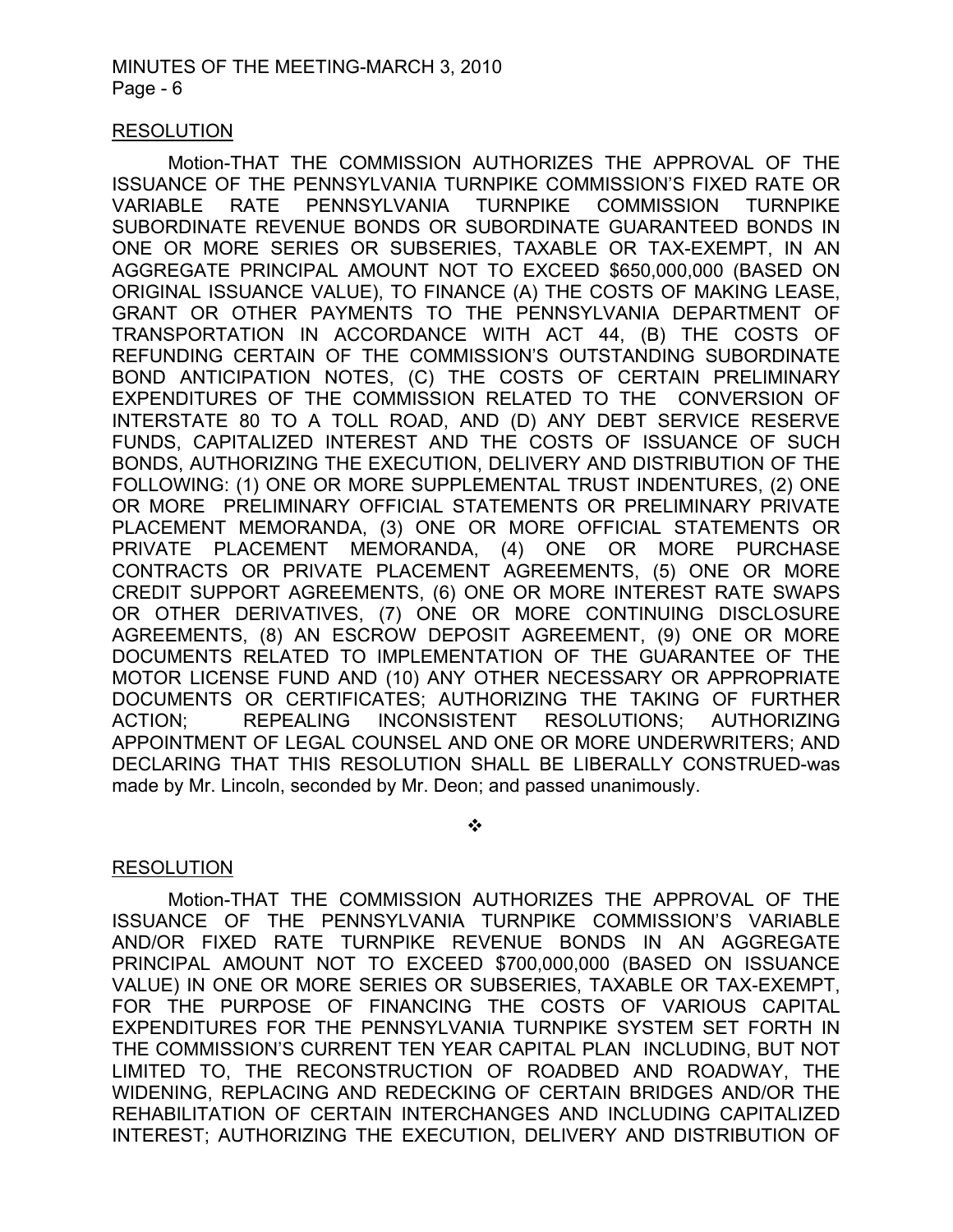## MINUTES OF THE MEETING-MARCH 3, 2010 Page - 7

THE FOLLOWING: (1) SUPPLEMENTAL TRUST INDENTURES TO THE RESTATED INDENTURE; (2) ONE OR MORE PRELIMINARY OFFICIAL STATEMENTS OR PRELIMINARY PRIVATE PLACEMENT MEMORANDA, IF REQUIRED; (3) ONE OR MORE OFFICIAL STATEMENTS OR PRIVATE PLACEMENT MEMORANDA; (4) ONE OR MORE PURCHASE CONTRACTS OR PRIVATE PLACEMENT AGREEMENTS; (5) AGREEMENTS FOR THE PROVISION OF ONE OR MORE CREDIT FACILITIES OR RELATED AGREEMENTS; (6) ONE OR MORE REMARKETING AGREEMENTS AND CONTINUING DISCLOSURE AGREEMENTS; AND (7) ANY OTHER NECESSARY OR APPROPRIATE DOCUMENTS OR CERTIFICATES; AUTHORIZING SWAP AGREEMENTS; AUTHORIZING APPOINTMENT OF CO-BOND COUNSEL, AND ONE OR MORE UNDERWRITERS, FINANCIAL ADVISORS OR OTHER PROFESSIONALS; AND MAKING A DECLARATION OF OFFICIAL INTENT THAT THE COMMISSION BE REIMBURSED FROM BOND PROCEEDS FOR CERTAIN EXPENDITURES PAID PRIOR TO THE ISSUANCE OF SUCH BONDS; AUTHORIZING THE TAKING OF FURTHER ACTION; REPEALING INCONSISTENT RESOLUTIONS; AND DECLARING THAT THIS RESOLUTION SHALL BE LIBERALLY CONSTRUED-was made by Mr. Lincoln, seconded by Mr. Deon; and passed unanimously.

❖

# NEXT MEETING

MS. EDMUNDS: The next Commission Meeting will be held Tuesday, March 16, 2010.

 $\cdot$ 

#### ADJOURNMENT

MS. EDMUNDS: Commissioners, I have no other items for consideration, if you have nothing further, I request a motion for adjournment.

Motion – That this meeting of The Pennsylvania Turnpike Commission be

adjourned at 12:10 p.m. - was made by Mr. Lincoln, seconded by Mr. Pratt; and passed unanimously.

❖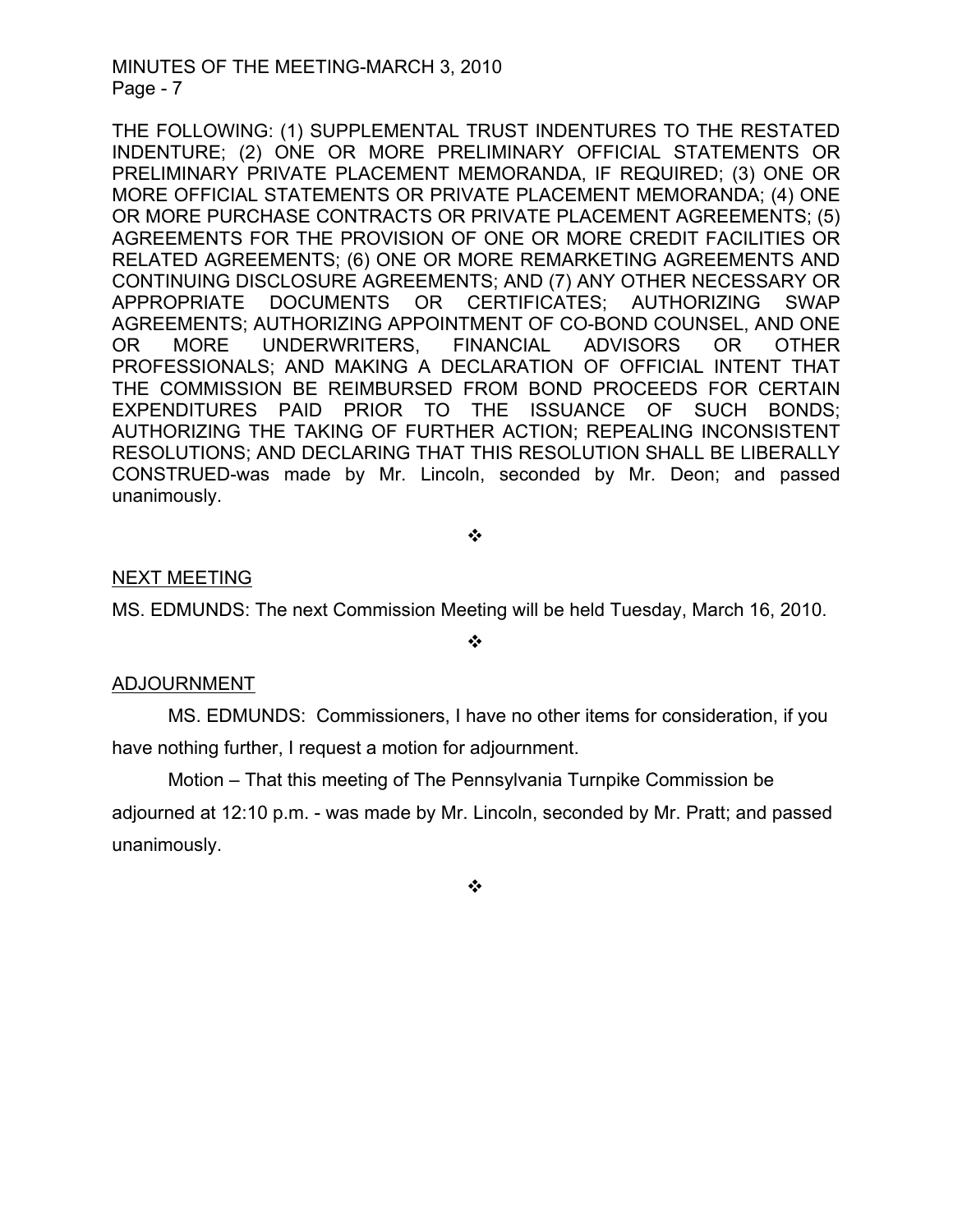PREPARED BY:

Ann Louise Edmunds Assistant Secretary Treasurer

03-03-10

APPROVED BY:

J. William Lincoln Secretary Treasurer